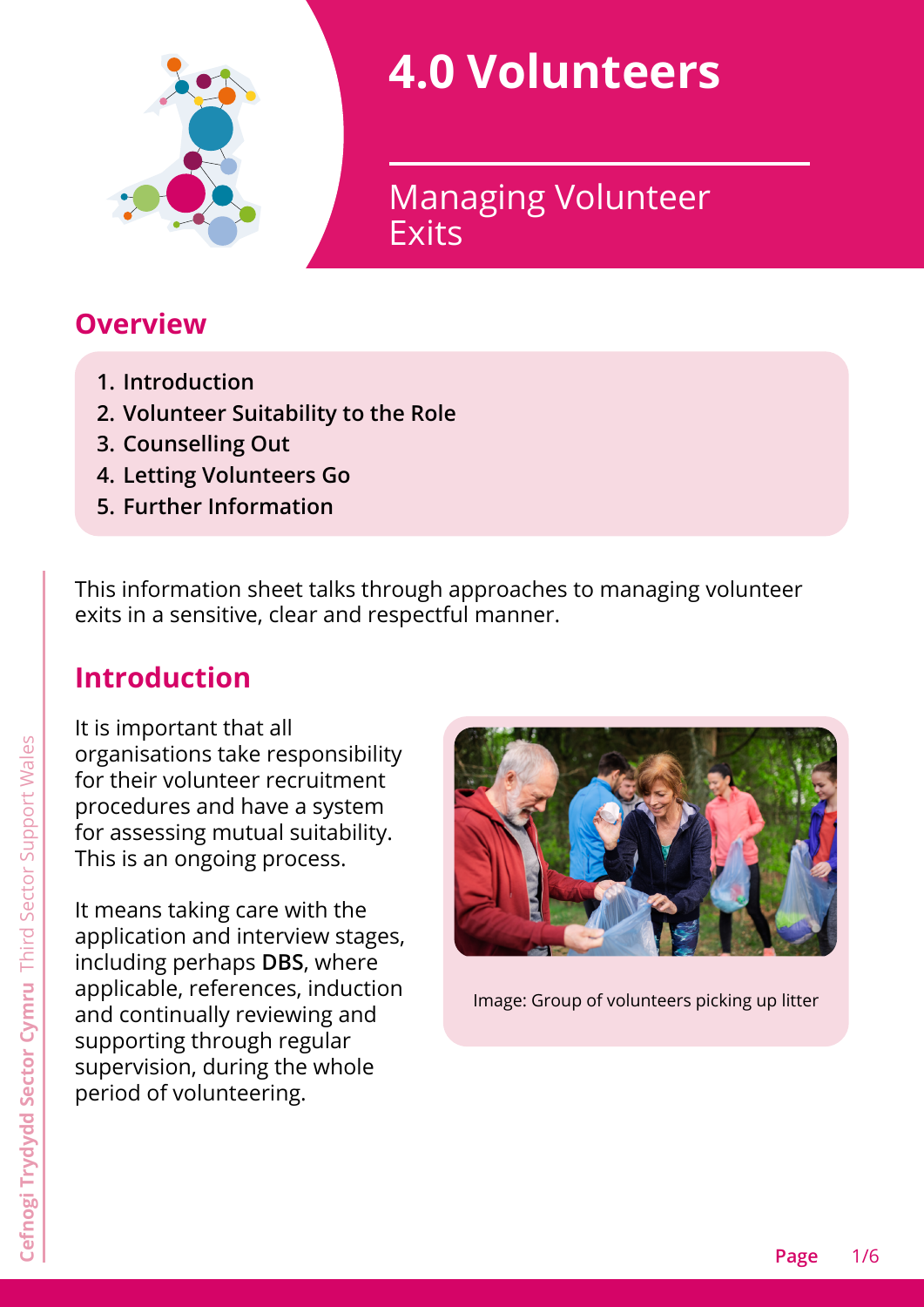# <span id="page-1-0"></span>**If a Volunteer Is Not Suitable for the Roles You Offer**

A volunteer should never be considered unsuitable on grounds of race, gender, age, disability, sexual orientation, disadvantage or religion.

Here are some reasons why you might consider applicants / volunteers to be inappropriate for your role(s):

- ●DBS check indicates they are unsuitable for role in line with your policy
- ●Inability to provide references (if references are required)
- ●Requiring support that cannot be provided by the organisation
- ●Receiving ongoing personal support that could indicate unsuitability for the role
- ●Inability to engage with the required training, or to achieve assessed standards, or to volunteer within the organisation's volunteer policies. This could include inability to meet key policy requirements e.g. behaviour or attitudes which contravene Equal Opportunities and Diversity policy.
- ●Active drug and alcohol abuse

Your policies/guidelines should make clear how volunteers are assessed to be suitable. Whatever the basis for deciding that a volunteer is not suitable, the process should be fair and transparent and in line with your volunteer policies.

Being 'turned down' for volunteering with a specific organisation might feel like rejection and may have serious consequences for the volunteer. The whole process needs to be conducted in a sensitive, but clear and respectful manner.



For more information see information sheet: **4.15 Supporting Volunteers with Additional Needs**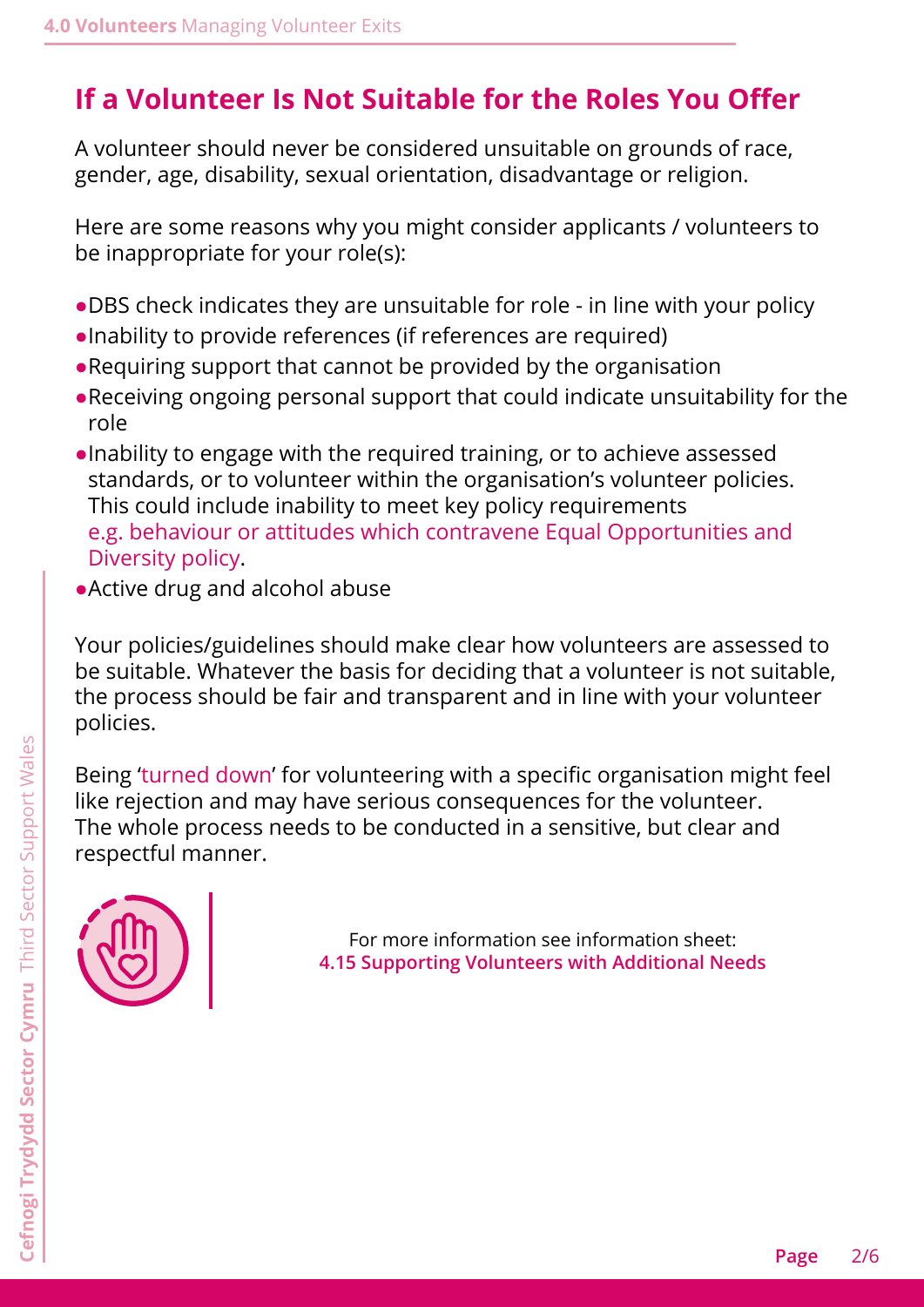## <span id="page-2-0"></span>**Counselling Out**

Counselling Out is the process of agreeing that a volunteer will not be placed within your organisation. The volunteer should be given clear and honest reasons for not being able to start volunteering with your organisation. They should not be given an excuse (e.g. 'the project is 'full up' at the moment'). Consider having a Counselling Out policy in place, to include:

- ●Selection process
- ●Counselling out procedures
- ●Situations where volunteers may be refused the opportunity to volunteer with the project
- ●An identified individual who will conduct the procedure
- ●A statement confirming that volunteers will be given clear and honest reasons for not being able to continue
- ●Best practice guidelines for staff conducting counselling out interviews

If during the selection process you have gut feelings or intuitions about a volunteer, don't necessarily ignore them, make sure that they are not the result of personal prejudices.

#### Ask yourself the following:

- ●What exactly triggered the negative feelings?
- ●Was your concern triggered by any inconsistencies in the information the volunteer gave as part of the selection process
- ●Did the individual clearly understand your expectations?
- ●What areas of the induction assessment criteria has the individual failed to meet?

#### Always:

- ●Get a second opinion from a colleague
- ●Make further checks e.g. take up another reference, hold a second interview or as the individual to attend further training
- ●Interviewers should use best practice in giving feedback including the following:
	- Emphasising the volunteer's positive attributes
	- •Checking understanding
	- •Asking the volunteer's own opinions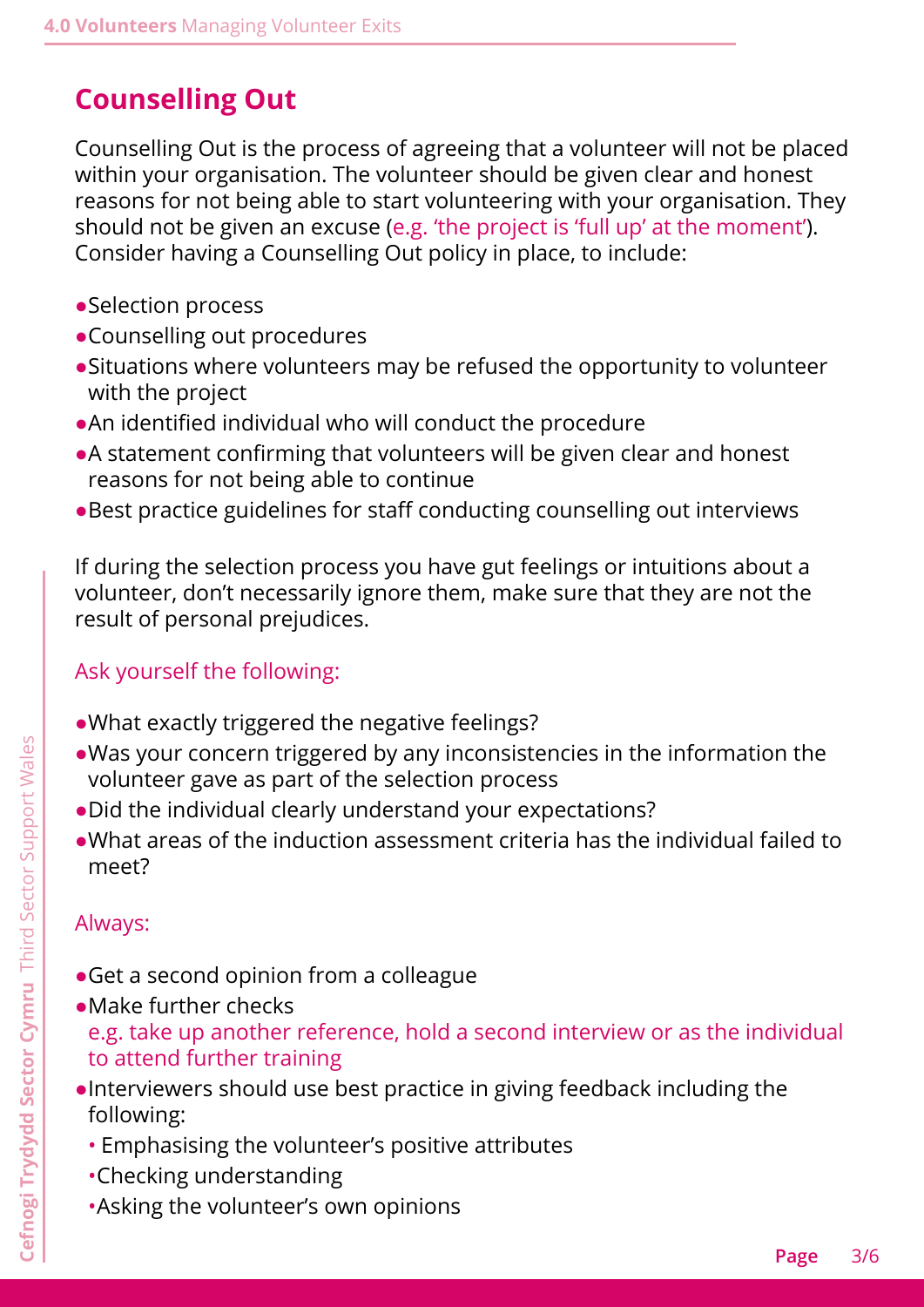## <span id="page-3-0"></span>**Letting Volunteers Go**

A 'Letting volunteers Go' policy will guide and support you when deciding whether a volunteer should be asked to leave the project. This should not be referred to as a disciplinary procedure and needs to be separate to procedures for employed staff, since the relationship you have with volunteers has a different basis from that with paid staff.

#### The policy could include:

- ●Situations where a volunteer would automatically be asked to leave the organisation
- ●Exploring alternatives to leaving retraining, adapting the role, additional support and supervision
- ●How concerns or complaints will be investigated
- ●Warning systems
- ●Appeals process

If the volunteer is asked to leave, or chooses to leave the organisation, refer them back to local Volunteer Centre if this appropriate. Explain that there may be other more suitable opportunities for them.

#### **When a Volunteer Wants to End Their Volunteering**

Volunteers' circumstances often change, preventing them from continuing with their role and volunteers often move on to further volunteering or paid work elsewhere. It should be made clear to volunteers that they can end at any time.

Whilst it can be sad to see volunteers move on, maybe you could recognise that it was your organisation that gave them the opportunities, skills, knowledge and confidence needed to achieve their goals. Celebrate this and let them know their contribution has been appreciated. As a best practice measure, provide them with a reference, a certificate or thank you letter.

Your volunteer centre should be able to further help you with developing your policies and procedures.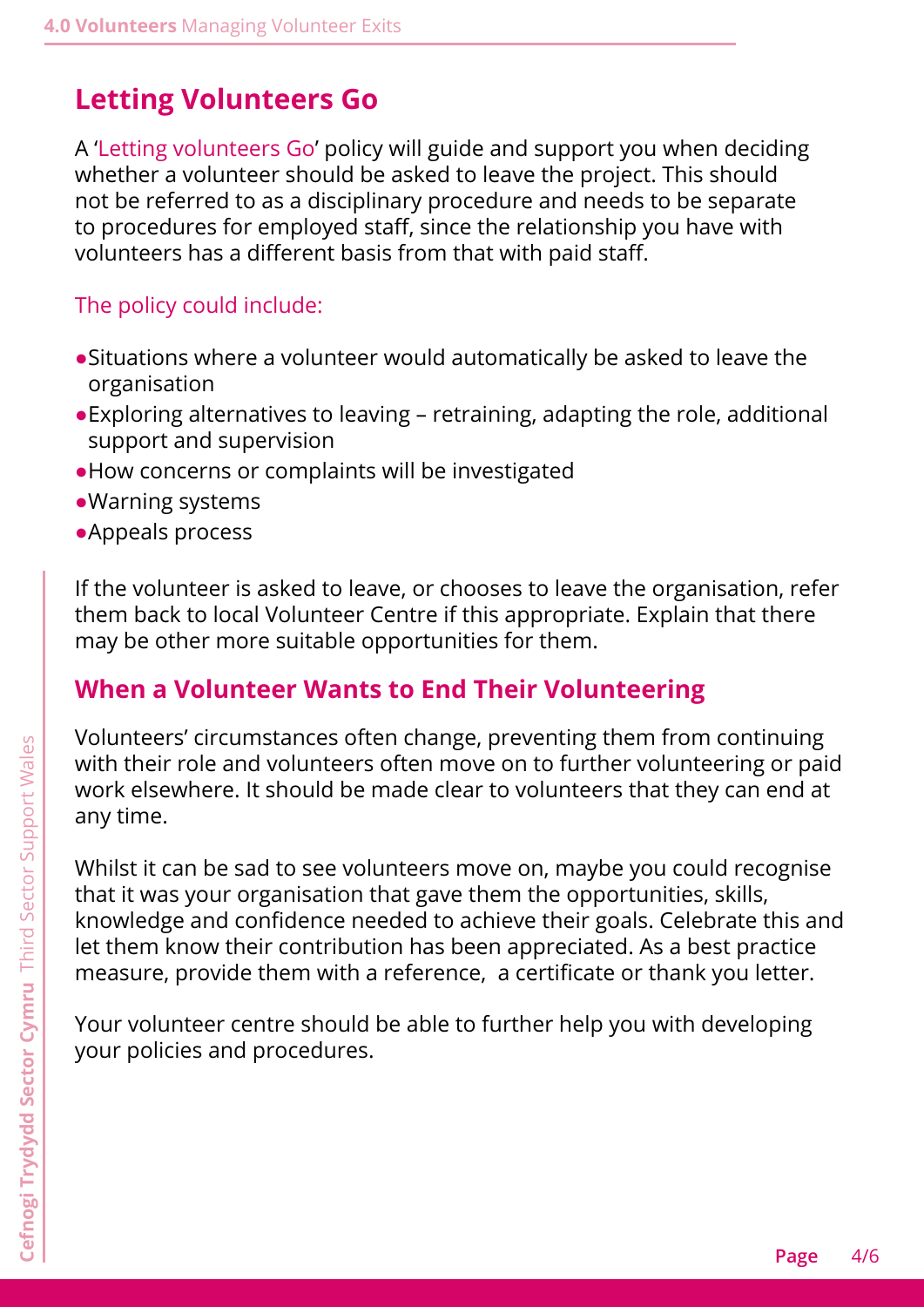# <span id="page-4-0"></span>**Further Information**

#### **Investing in Volunteers - Standards Investing in Volunteers**

<https://iiv.investinginvolunteers.org.uk/download-the-standard>

#### **Additional Information Sheets Third Sector Support Wales**

4.15 Supporting Volunteers with Additional Needs